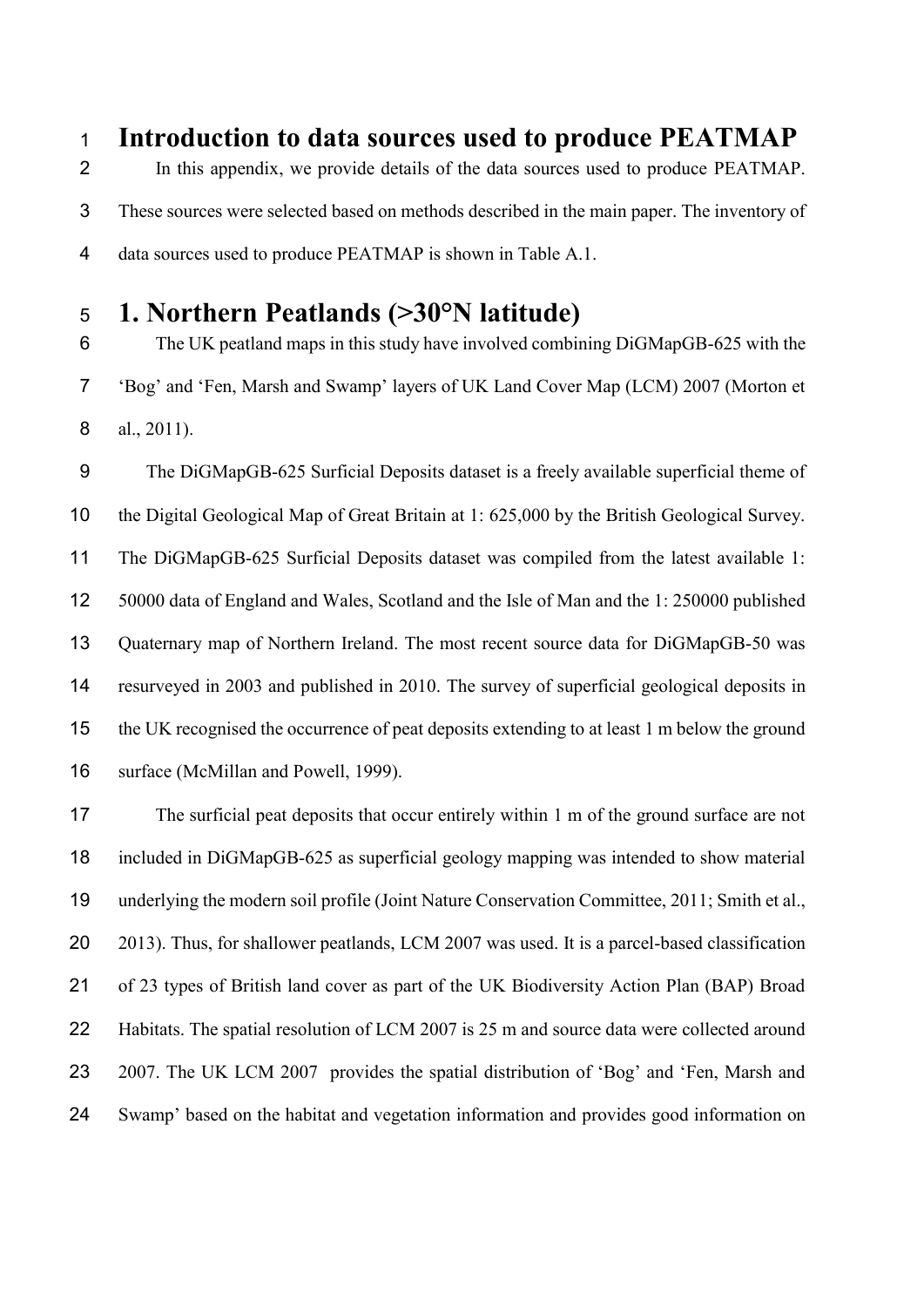surficial peatland extent (e.g. blanket bog or raised bog plant communities associated with peats).

 The Irish National Soils Map (Teagasc, 2014) is one part of the Irish Soil Information System project which provides a national association soil map for Ireland at a scale of 1: 250,000 by adopting a combined methodology of utilising novel geo-statistical predicted mapping techniques in tandem with traditional soil survey applications during the period 2002-2009.

 Superficial deposits of Finland 1: 200,000 (sediment polygon) was produced by Geological Survey of Finland (2010) which contains data produced from the whole of Finland during the period 2002-2009 at a scale of 1: 200,000.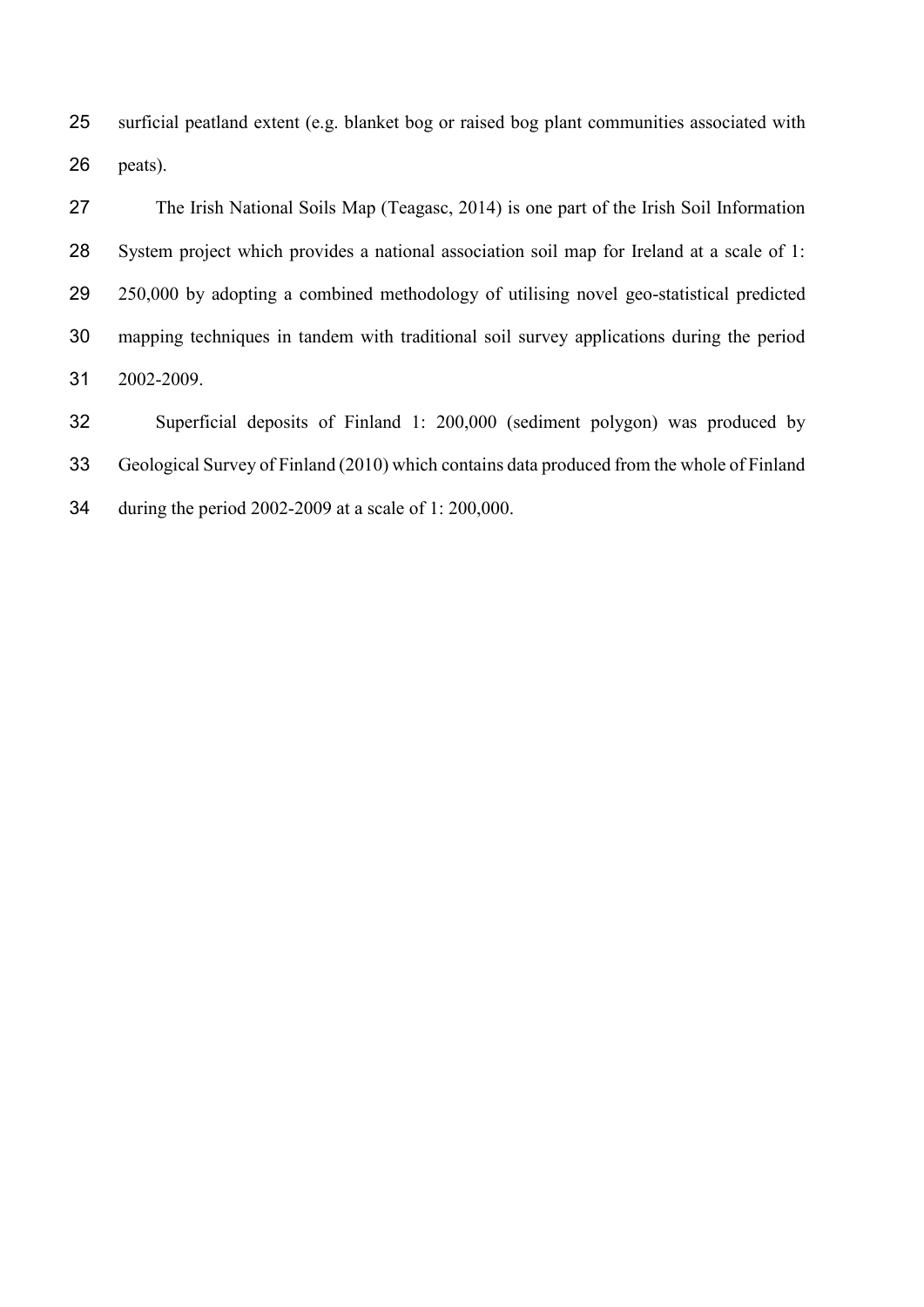| ပဎ                                                                     |                                                      | <b>Table A. I</b> Inventory of data sources used to produce PEATMAP |                                             |                                                                                                                                 |
|------------------------------------------------------------------------|------------------------------------------------------|---------------------------------------------------------------------|---------------------------------------------|---------------------------------------------------------------------------------------------------------------------------------|
| <b>Region</b>                                                          | Reference                                            | Map scale/nominal<br>resolution (spatial<br>resolution)             | Period (date)<br>of most recent<br>revision | <b>Notes</b>                                                                                                                    |
| Northern Peatlands (>30°N<br>latitude)                                 |                                                      |                                                                     |                                             |                                                                                                                                 |
| United Kingdom                                                         | British Geological Survey (2013)                     | 1:625,000                                                           | 2003-2010                                   | Peat feature from Surficial Deposits of DiGMapGB-625.                                                                           |
|                                                                        | Morton et al. $(2011)$                               | $25 \text{ m}$                                                      | 2007                                        | 'Bog' and 'Fen, Marsh and Swamp' layers of UK Land Cover Map (LCM)<br>2007.                                                     |
| Ireland                                                                | Teagasc (2014)                                       | 1:250,000                                                           | 2002-2009                                   | Using peatland features.                                                                                                        |
| Finland                                                                | Geological Survey of Finland (2010)                  | 1:200,000                                                           | 2002-2009                                   | Using peatland features.                                                                                                        |
| Sweden                                                                 | Geological Survey of Sweden (2009)                   | 1:1,000,000                                                         | Around 1994                                 | Using peatland features extracted from quaternary deposits map.                                                                 |
| Other European regions                                                 | Hiederer $(2013)$                                    | 1 km                                                                | 2000-2006                                   | 'Peat' attribute maps from 'European Soil Database (ESDB) Derived data'.                                                        |
| Western Siberia                                                        | Sheng (2009)                                         | 1:1,000,000                                                         | 1999-2001                                   | West Siberia peatland features.                                                                                                 |
| Asian Russia (Except Western<br>Siberia)                               | Stolbovoi and McCallum (2002)                        | 1:2,500,000                                                         | 1990s                                       | Using (1) Bogs with deep peat ( $>50$ cm) and (2) Swamps with shallow peat<br>(30-50 cm) features from Russia Wetland Database. |
| Canada                                                                 | Tarnocai et al. (2011)                               | 1:6,500,000                                                         | 2011                                        | Using Bog, Fen and Swamp features with percentage.                                                                              |
| <b>United States</b>                                                   | Soil Survey Staff (2012)                             | $1:1,000,000$ in Alaska and<br>$1:250,000$ in other regions         | 1999-2005                                   | Using histosols order and gelisol-histel sub-order layers of STATSGO2.                                                          |
| China                                                                  | Ma et al. (2015)                                     | 1 km                                                                | 2000                                        | Using bogs, fens, swamps and marshes that are non-saline and which excludes<br>lakes or river wetlands.                         |
| <b>Tropical Peatlands</b>                                              |                                                      |                                                                     |                                             |                                                                                                                                 |
| Indonesia                                                              | Ritung et al. (2011)                                 | 1:250,000                                                           | 2005-2010                                   | Peat feature from 'Indonesia Peat Lands' dataset.                                                                               |
| Malaysia                                                               | Wetlands International (2010)                        | 1:50,000                                                            | 2002-2009                                   | Peat feature from 'Malaysia Peat Lands' dataset.                                                                                |
| Central Congo Basin                                                    | Dargie et al. (2017)                                 | 50 m                                                                | 2009-2010                                   | Peat swamp forest feature.                                                                                                      |
| Other regions in $38^{\circ}$ N to $56^{\circ}$ S;<br>161° E to 117° W | Gumbricht (2015)                                     | 236 m                                                               | 2011                                        | 'Peat' attribute layers derived from 'Tropical Wetland Distribution (38° N to<br>56° S; 161° E to 117° W)'.                     |
| Southern Peatlands $(>30°S)$<br>latitude)                              |                                                      |                                                                     |                                             |                                                                                                                                 |
| Australia (Except Tasmania)                                            | Environment Australia (2015)                         | 1:500,000                                                           | 2001-2010                                   | Peatland features from Directory of Important Wetlands in Australia.                                                            |
| Tasmania                                                               | Department of Primary Industries and<br>Water (2013) | 1:25,000                                                            | 2013                                        | MBU, MBW, MSW, MSP, MRR features from 'Moorland, Sedge land, Rush<br>land and Peatland' class.                                  |
| New Zealand                                                            | MFE (2013)                                           | 1:50,000                                                            | 2008                                        | Current extent feature of peatlands from wetland typology.                                                                      |
| Other regions (i.e. Hokkaido,<br>Mongolia, and North Korea)            | FAO/IIASA/ISRIC/ISSCAS/JRC<br>(2012)                 | 30 arc-second (c. 1 km at<br>the equator)                           | 1997                                        | Using histosol features from HWSD v1.2 with a percentage.                                                                       |
| n c                                                                    |                                                      |                                                                     |                                             |                                                                                                                                 |

#### 35 **Table A. 1** Inventory of data sources used to produce PEATMAP

36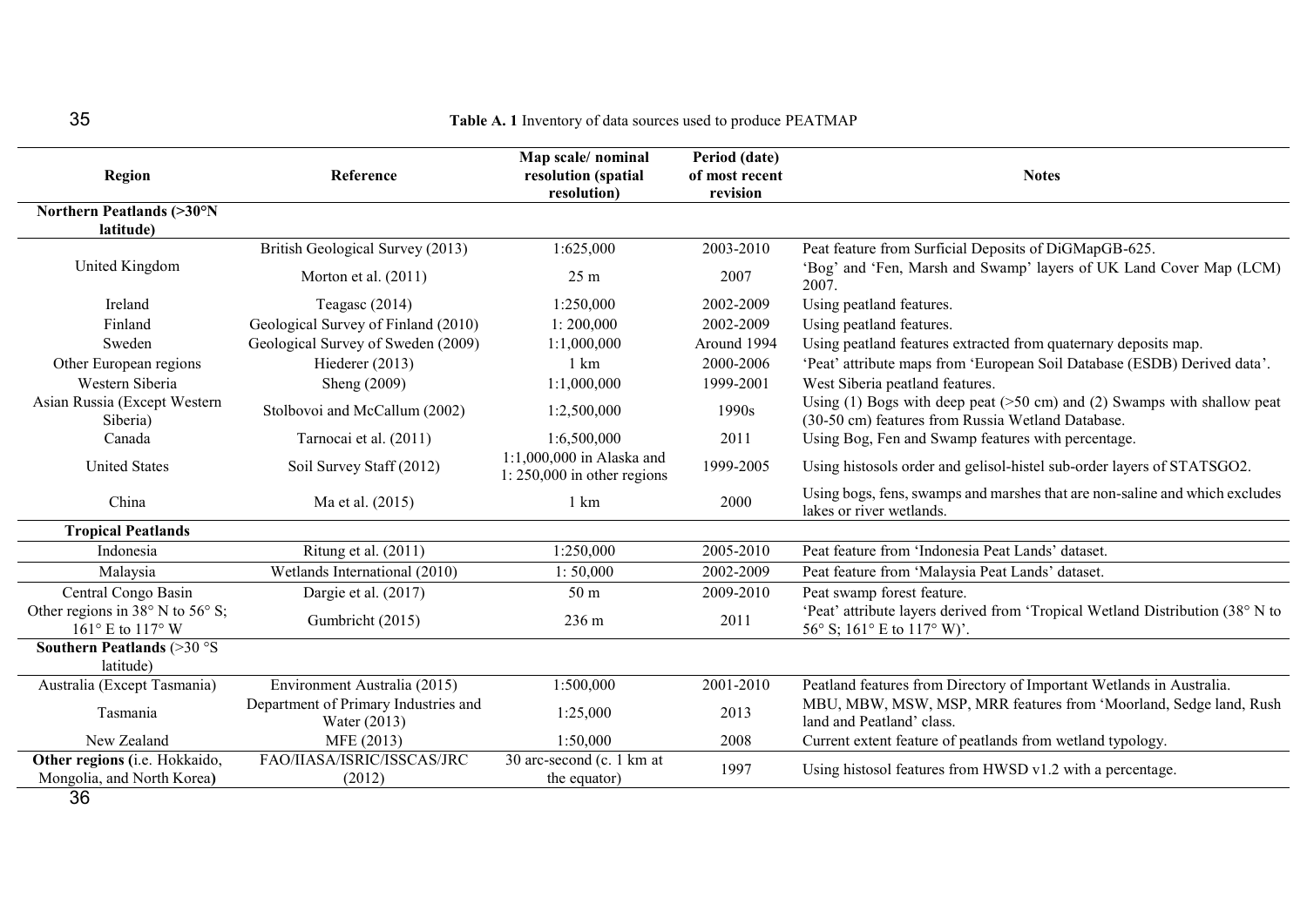The Swedish Quaternary Deposits map is produced by Geological Survey of Sweden (2009) and provides peat coverage for Sweden at 1: 1,000,000, and reflects the soil information from around 1994.

For other parts of Europe, the 'peat' layer from the European Soil Database Derived data with a raster resolution of 1 km was used, which was last updated in the period 2000 - 2006 (Hiederer, 2013). The classification of peat was performed on the basis of the soil clay and organic carbon content as found in the Soil Geographical Database of Eurasia (SGDBE) v 4.0. Therefore, only for regions where an updated peatland map was unavailable, the PEATMAP data were derived from European Soil Database Derived data.

The Asian Russia peatland map was compiled from two datasets - Western Siberia peatland GIS Data Collection (Sheng, 2009) and Russia Wetland Database (Stolbovoi and McCallum, 2002). Detailed physical characteristics of 9,691 individual peatlands (patches) in the 1: 1,000,000 Western Siberia peatland GIS Data Collection were obtained from previously unpublished Russian field and ancillary map data, previously published depth measurements, and field depth and core measurements were taken throughout the region during field campaigns in 1999 - 2001 and published in 2009. The Russian Wetland Classification Shapefile was generalised from the standard 1: 2,500,000 soil map of Russia and reflected the soil situation in the 1990s.

The Peatlands of Canada in Geological Survey of Canada Open File 6561 (Tarnocai et al., 2011) was developed in 2011 by updating the 2005 version of the database using new spatial and site data, together with updated information from the peatland component of the Soil Organic Carbon Database. Peatlands are classified as land surfaces containing more than 40 cm of peat accumulation on which poorly-drained organic soils develop. The map scale of Peatlands of Canada is 1: 6,500,000 and reference year of source data last revision is 2011. The Bog, Fen and Bog/Fen features in this dataset were used to produce PEATMAP.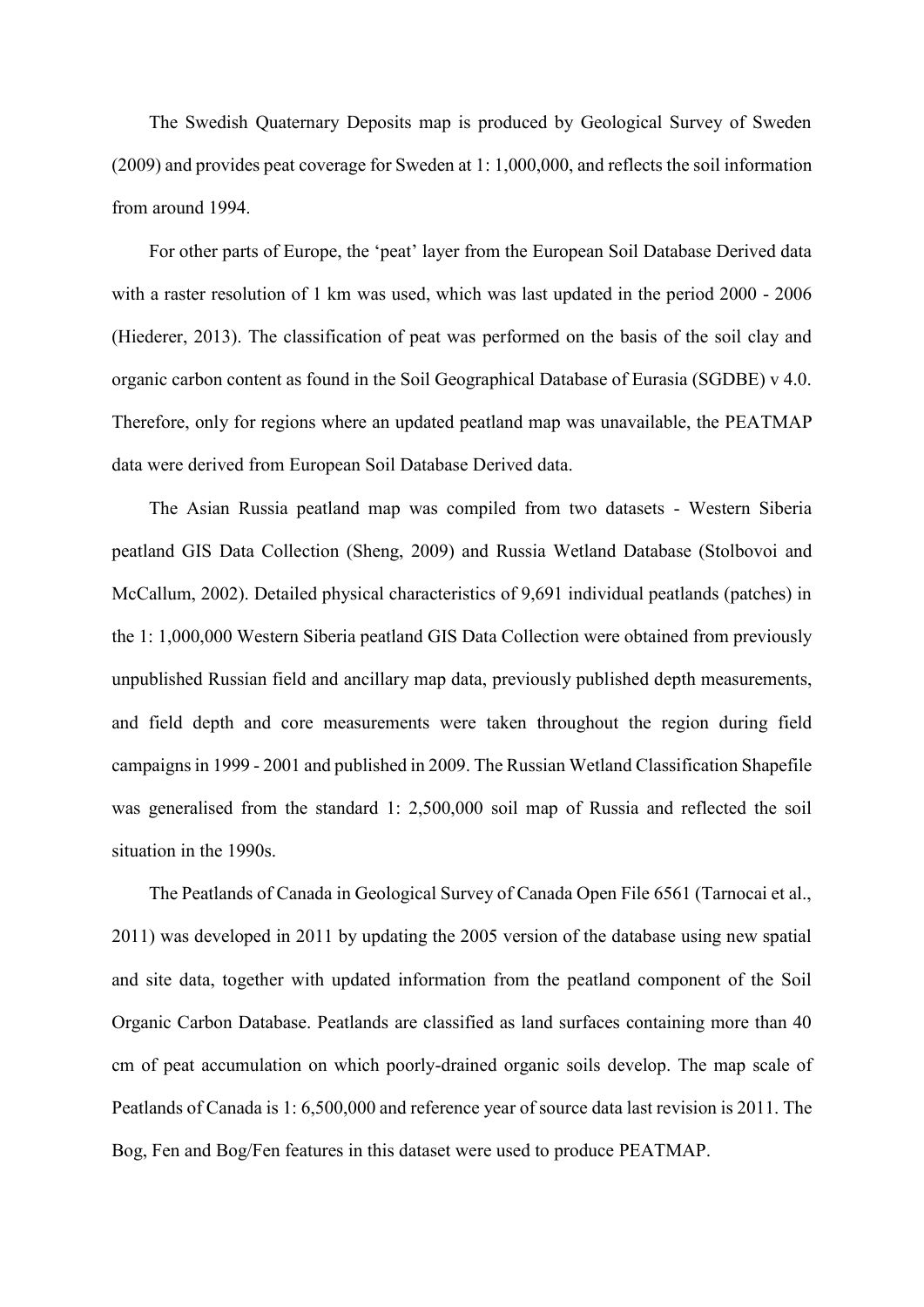STATSGO2 is a broad-based inventory of soils at 1: 250,000 for continental U.S., Hawaii, Puerto Rico and the Virgin Islands and at 1: 1,000,000 in Alaska. It uses the U.S. soil classification system - Soil Taxonomy. In the U.S. soil classification system - Soil Taxonomy (Soil Survey Staff, 2012), soils where the surface organic layer is more than 40 cm thick have been classified as histosols, while permafrost-affected organic soils (i.e. permafrost peats) are classified as the histels suborder in the gelisols order. Therefore, the peatlands in the United States were derived from the histosols and gelisol-histel layers of the Digital General Soil Map of the United States. The source materials of STATSGO2 include multiple soil survey publications from the U.S., the USGS, and the 2005 National Soil Information System (NASIS) data base from NRCS.

The source data of China's peatland distribution was derived from the Hybrid Palustrine Wetland Map of China (HPWMC) by Ma et al. (2015). The HPWMC is a hybrid map of 1 km spatial resolution reflecting bogs, fens, swamps and marshes that are non-saline and which are not lakes or rivers. HPWMC was mapped based on seven existing datasets including the wetland database of the Chinese Academy of Sciences (Wetland-CAS); the wetland database of Beijing Forestry University (Wetland-BFU); the wetland database of Chinese Land Use (Wetland-LU); the Global Lake and Wetlands Database (GLWD-3); the Chinese wetland census dataset; historical temperature and precipitation datasets; and 1 km resolution Digital Elevation Model (DEM). The reference year of the last revision is 2000. These datasets were processed by i) ranking available datasets; ii) ranking pixels, and iii) allocating the statistics of palustrine wetland area for each province reported in the Chinese wetland census database to pixels. The HPWMC has been validated showing that it can reproduce high fidelity distributions of peatland in China according to the national statistics database, although there still could be some undiscovered peatlands have been omitted and some peatlands may have been incorrectly classed (i.e. small error of omission, but unknown error of commission). It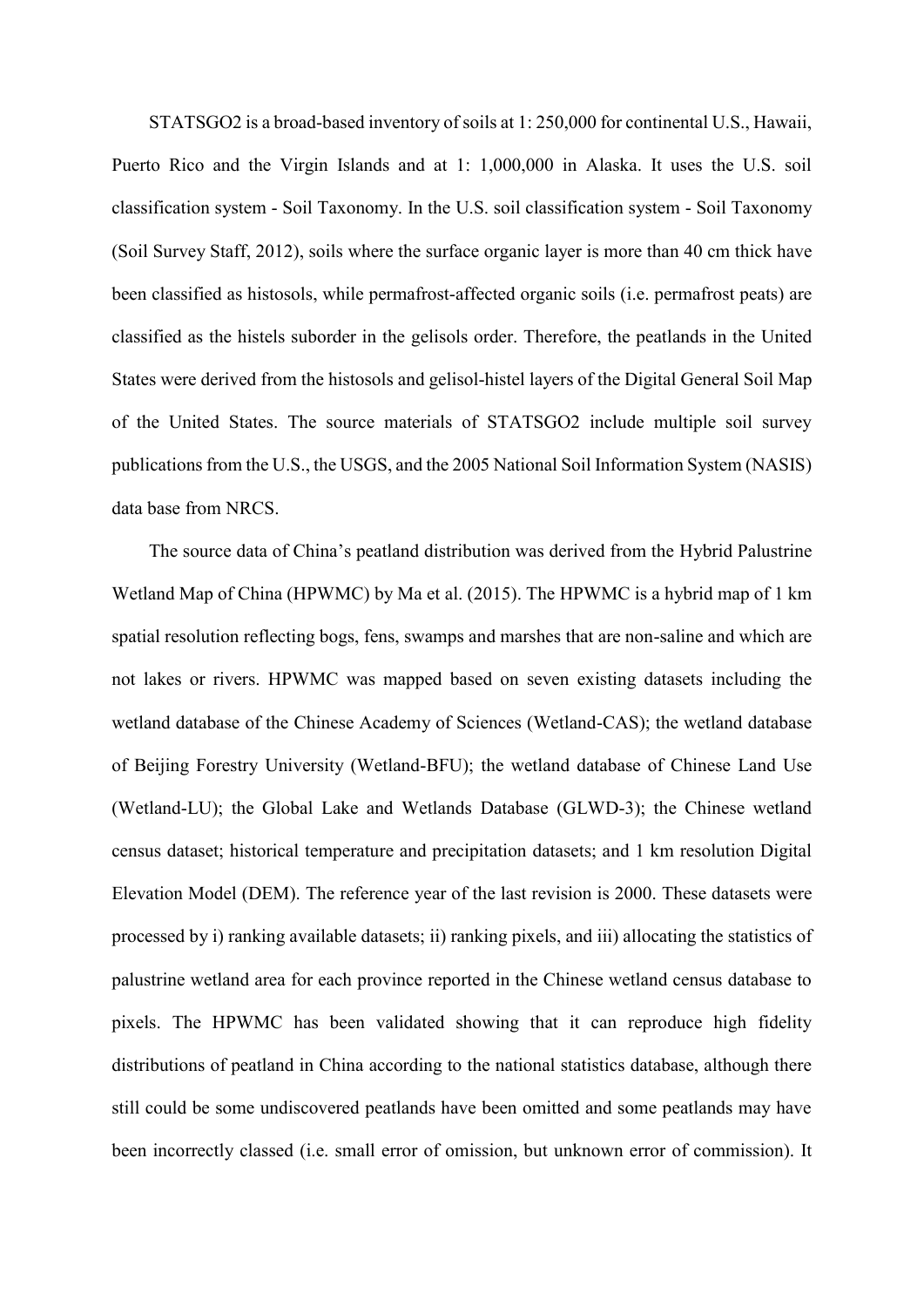should be noted that palustrine wetland refers to non-tidal marshes, peat swamps, bogs, and fens (Ramsar Convention Secretariat, 2013), which means some non-peatlands may be incorporated in the palustrine map (i.e. non-tidal marshes). However, there are approximately 11,343 km<sup>2</sup> of marshes in China (Zhang et al., 2014), only accounting for 8.28 % of total Chinese palustrine wetland area. The area of non-tidal marshes should be much less than the total area of marsh, therefore, HPWMC could be used to determine the peatland distribution in China.

#### **2. Tropical Peatlands**

The Indonesia peatlands map at a scale of 1: 250,000 published by Indonesia Ministry of Agriculture (Ritung et al., 2011) is the official government map of peatlands in Indonesia. It is based on several preceding peatland and soil maps of Indonesia, including the Land Resource Evaluation and Planning Project (LREP) data (LREP, 1999), Land Form Classification Maps produced by Regional Planning Program for Transmigration (RePPProT, 1989), Wetlands International peatland map (Wahyunto et al., 2006; Wahyunto and Subagjo, 2003; Wahyunto and Suparto, 2004) and data from several more recent updated regional land and soil surveys in 2005 - 2010 (Haryono and Ritung, 2011).

The Malaysia Peat Lands map was released by Wetlands International (2010) to assess the current status, extent, distribution, and conservation needs for peatlands in Malaysia by overlaying 2009 satellite imagery (Landsat Thematic Mapper, scale 1: 50,000) on a 2002 map of land use provided by Department of Agriculture. Ground data were collected in sample sites throughout the peninsular to assess the local extent and condition of peat soils.

Peatland extents in the Central Congo Basin were derived from Dargie et al. (2017). This GIS file was produced by combining radar backscatter, optical data and ground data. The spatial resolution of these data is 50 m and the latest date of acquisition data of remote-sensing products used in mapping peatland extent is 2010.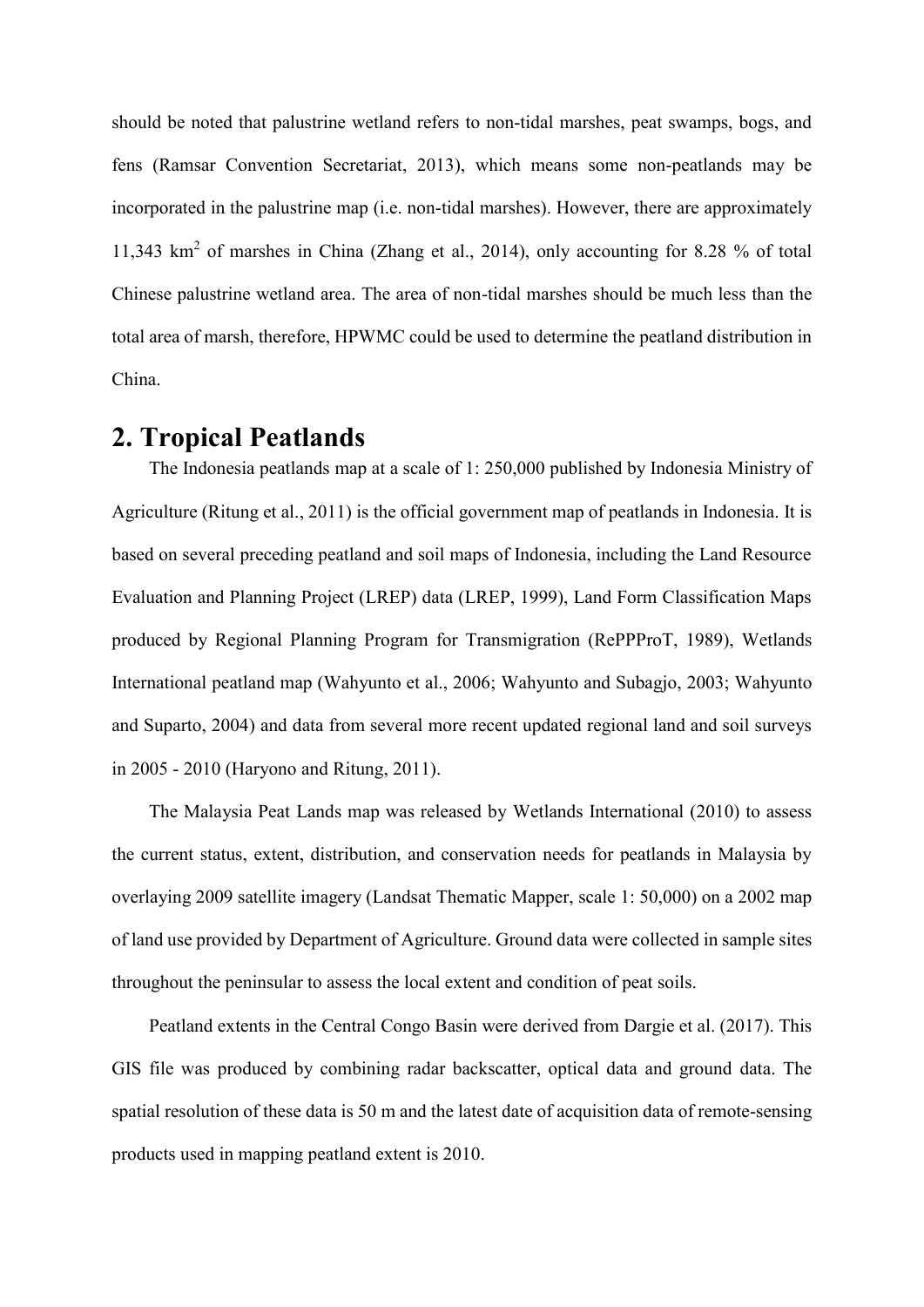The Tropical and Sub-Tropical Wetland Distribution dataset by Gumbricht (2015) is one part of The Global Wetlands Map which was produced by the Sustainable Wetlands Adaptation and Mitigation Program (SWAMP). This dataset shows a distribution of wetland that covers the tropics and subtropics (38° N to 56° S; 161° E to 117° W), excluding small islands. It is by far the highest spatial resolution and most recent tropical and sub-tropical wetland dataset. It was mapped at 236 m spatial resolution by combining a hydrological model and annual time series of satellite-derived estimates of soil moisture to represent water flow and surface wetness that are then combined with geomorphological data, and the source data collection period was around 2011.

## **3. Southern Peatlands (>30 °S latitude)**

Directory of Important Wetlands in Australia (DIWA) Spatial Database is a polygon coverage dataset produced by Environment Australia (2015) that presents the different types of wetland (e.g. marsh, swamp, peatland) boundaries and locations in Australia on a scale of 1: 500,000 from 2001 to 2010. We also used the Tasmanian Vegetation dataset produced by Tasmanian Resource Management and Conservation Division (Department of Primary Industries and Water, 2013) which depicts the extent of more than 150 vegetation communities, including those representing peatlands at 1: 25,000 spatial coverage. TASVEG (Tasmania's vegetation) is continually revised and updated via photographic and satellite image interpretation and is verified in the field where possible. The reference year of source data last revision is 2013.

The Current Wetland Extent 2013 from The Ministry for the Environment and Statistics New Zealand (Ministry for the Environment and Statistics New Zealand, 2013) provides the current extent of seven classes of wetlands of New Zealand at 1: 50,000 by using 26 Landsat ETM+ satellite imagery in 2008 and wetland point and polygon data collated from surveys, field work or photo–interpretation held by local and central government.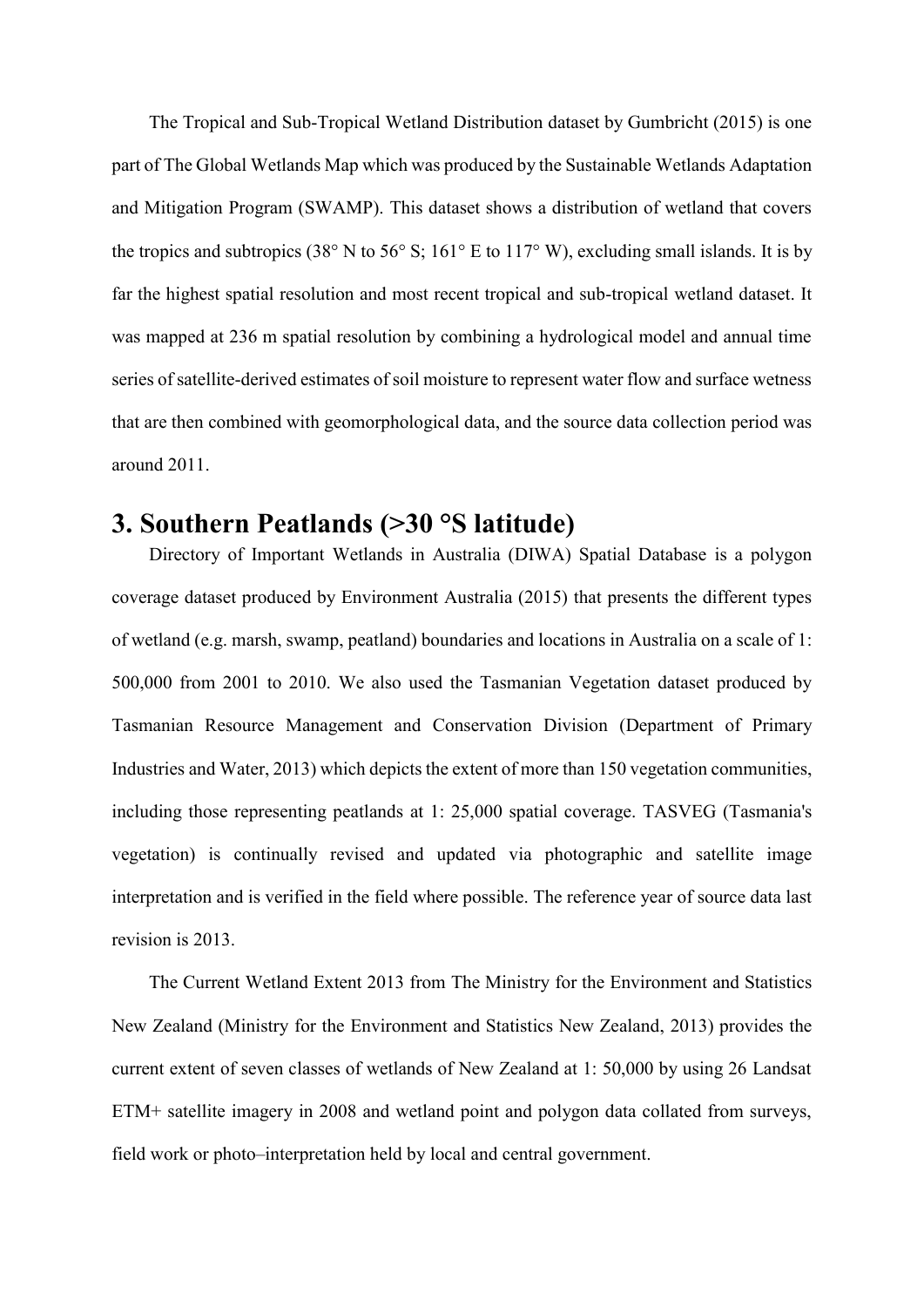## **4. Harmonized World Soil Database (HWSD) v1.2**

For Mongolia, North Korea and the north island of Japan (Hokkaido) (south island peatlands were derived from Tropical and Sub-Tropical Wetland Distribution dataset which cover 38° N to 56° S and 161° E to 117° W), where a high-quality peatland spatial dataset is unavailable, the peatland extents were determined from the histosol maps derived from HWSD v1.2. The HWSD v1.2 (FAO/IIASA/ISRIC/ISSCAS/JRC, 2012) has a nominal resolution of 30 arc-seconds on the ground (corresponding approximately to  $1 \times 1$  km at the equator). The raster database contains more than 40 years of soil information. A map of histosols was derived from HWSD according to the FAO-74 and/or the FAO-90 soil classification. Five source databases (Table A. 2) were used to compile version 1.2 of HWSD. The period of most recent revision according to our source dating protocol is the 1980s which is when the second national soil survey of China was launched. We used the date consistent with the authors' definition for histosols as the date of most recent revision.

| Table A. 2 Source databases of HWSD v1.2 |  |
|------------------------------------------|--|
|------------------------------------------|--|

|                                               | The Digitized Soil Map of the World Including Derived Soil Properties (version 3.5) (FAO, 1995, 2003).                                                                                                                                                                                                                                                                                                                                                                                                                                                                                                                                                                                                                                                                                                                                                                                                                                                                                                                                |
|-----------------------------------------------|---------------------------------------------------------------------------------------------------------------------------------------------------------------------------------------------------------------------------------------------------------------------------------------------------------------------------------------------------------------------------------------------------------------------------------------------------------------------------------------------------------------------------------------------------------------------------------------------------------------------------------------------------------------------------------------------------------------------------------------------------------------------------------------------------------------------------------------------------------------------------------------------------------------------------------------------------------------------------------------------------------------------------------------|
| Soil Map of the World                         | The FAO-UNESCO Soil Map of the World. Legend and 9 volumes. UNESCO, Paris (FAO, 1971-1981).                                                                                                                                                                                                                                                                                                                                                                                                                                                                                                                                                                                                                                                                                                                                                                                                                                                                                                                                           |
| <b>SOTER regional studies</b>                 | Soil and terrain database for north-eastern Africa and Crop production zones (FAO, IGADD/ Italian<br>Cooperation, 1998).<br>Soil and Terrain database for north and central Eurasia at 1: 5 million scale (FAO/IIASA/Dokuchaiev<br>Institute/Academia Sinica, 1999).<br>Soil and terrain digital database for Latin America and the Caribbean at 1: 5 Million scale<br>(FAO/UNEP/ISRIC/CIP, 1998).<br>Soil and Terrain Database, Land Degradation Status and Soil Vulnerability Assessment for Central and<br>Eastern Europe (1: 2,500,000) (FAO/ISRIC 2000).<br>Soil and Terrain Database for Southern Africa (FAO/ISRIC, 2003).<br>SOTER-based soil parameter estimates for Central Africa – DR of Congo, Burundi and Rwanda<br>(SOTWIScaf, version 1.0) (Batjes, 2007).<br>SOTER parameter estimates for Senegal and The Gambia derived from SOTER and WISE (SOTWIS-<br>Senegal, version 1.0) (Batjes, 2008).<br>Soil property estimates for Tunisia derived from SOTER and WISE. (SOTWIS-Tunisia, version 1.0)<br>(Batjes, 2010). |
| The European Soil Database                    | European Soil Bureau European Soil Database (v. 2.0) (Panagos et al., 2012)                                                                                                                                                                                                                                                                                                                                                                                                                                                                                                                                                                                                                                                                                                                                                                                                                                                                                                                                                           |
| Northern Circumpolar Soil Map<br>and database | Datasets with dominant soil characteristics at a scale of 1: 10,000,000 (Tarnocai et al., 2002).                                                                                                                                                                                                                                                                                                                                                                                                                                                                                                                                                                                                                                                                                                                                                                                                                                                                                                                                      |
| The Soil Map of China 1:1 Million<br>scale    | The Soil Map of China based on data from the office for the Second National Soil Survey of China and<br>Institute of Soil Science in Nanjing (Shi et al., 2004).                                                                                                                                                                                                                                                                                                                                                                                                                                                                                                                                                                                                                                                                                                                                                                                                                                                                      |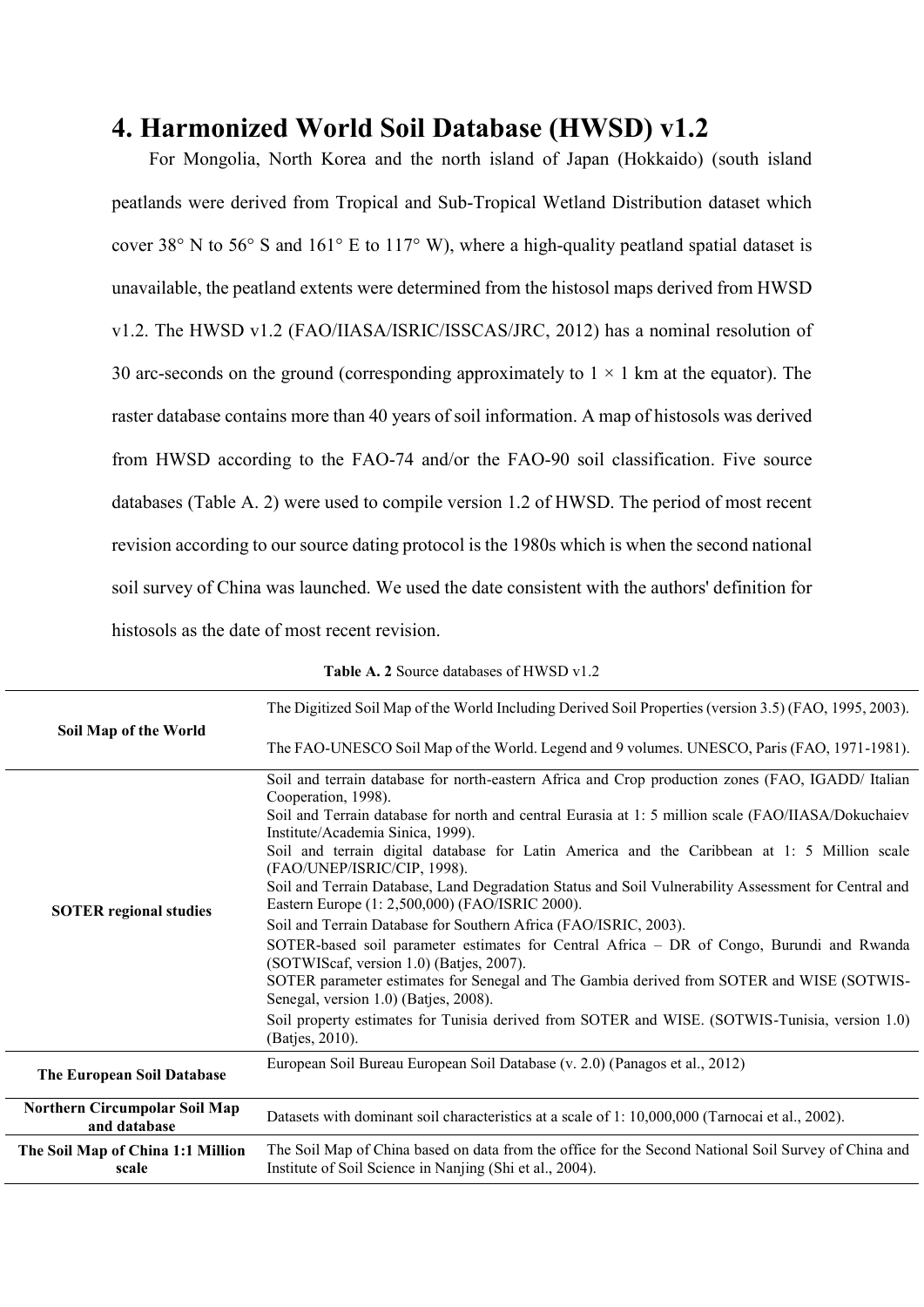**Soil parameter estimates based on World Inventory of Soil Emission Potential (WISE) database**

Version 2.0 of the WISE database (Batjes et al, 1997; Batjes, 2002). SOTWIS (Batjes, 2007; Van Engelen et al., 2005).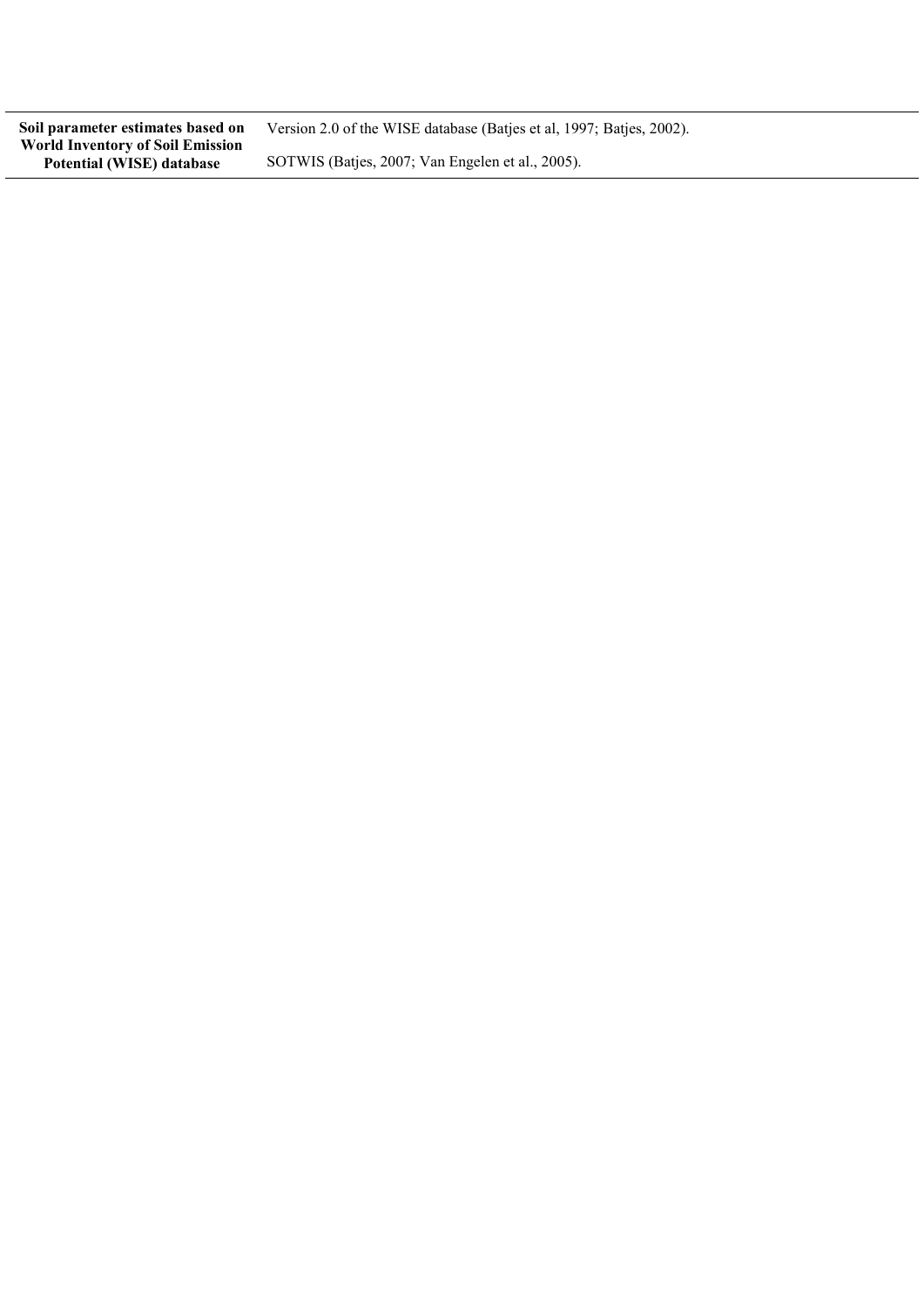# **References**

- Batjes, N.H., 2002. Soil parameter estimates for the soil types of the world for use in global and regional modelling (Version 2.1). ISRIC Report 2002/02c, International Food Policy Research Institute (IFPRI) and International Soil Reference and Information Centre (ISRIC), Wageningen.
- Batjes, N.H., 2007. SOTER-based soil parameter estimates for Central Africa DR of Congo, Burundi and Rwanda (SOTWIScaf, version 1.0) ISRIC - World Soil Information, Wageningen.
- Baties, N.H., 2008. SOTER parameter estimates for Senegal and The Gambia derived from SOTER and WISE (SOTWIS-Senegal, version 1.0) ISRIC - World Soil Information, Wageningen.
- Batjes, N.H., 2010. Soil property estimates for Tunisia derived from SOTER and WISE. (SOTWIS-Tunisia, version 1.0) ISRIC - World Soil Information, Wageningen.
- Batjes, N.H., Fischer, G., Nachtergaele, F.O., Stolbovoy, V.S., van Velthuizen, H.T., 1997. Soil data derived from WISE for use in global and regional AEZ studies (ver. 1.0). Interim Report IR-97-025, FAO/ IIASA/ ISRIC, Laxenburg (http://www.iiasa.ac.at/Admin/PUB/Documents/IR-97-025.pdf).
- [dataset] British Geological Survey, 2013. DiGMapGB data at 1: 625 000 scale, Surficial deposits V1.0. http://www.bgs.ac.uk/products/digitalmaps/dataInfo.html# 625.
- CEC, 1985. Soil map of the European Communities at 1: 1M. CEC-DGVI. Brussels, Belgium. pp. 124.
- Dargie, G. C., Lewis, S. L., Lawson, I. T., Mitchard, E.T.A., Page, S. E., Bocko, Y. E., Ifo., S. A., 2017. Age, extent and carbon storage of the central Congo Basin peatland complex. Nature, 542, 86-90.
- [dataset] Department of Primary Industries and Water, 2013. Tasmanian Vegetation Monitoring and Mapping Program, Resource Management and Conservation Division. http://listdata.thelist.tas.gov.au/tasveg.
- [dataset] Environment Australia, 2015. A Directory of Important Wetlands in Australia, Third Edition. https://data.gov.au/dataset/directory-of-important-wetlands-in-australia-diwa-spatial-database.
- FAO, 1995, 2003. The Digitized Soil Map of the World Including Derived Soil Properties (version 3.5). FAO Land and Water Digital Media Series # 1. FAO, Rome.
- FAO, 1971-1981. The FAO-UNESCO Soil Map of the World. Legend and 9 volumes. UNESCO, Paris.
- [dataset] FAO/IIASA/ISRIC/ISS-CAS/JRC, 2012. Harmonized World Soil Database (version 1.2). Food Agriculture Organization, Rome, Italy and IIASA, Laxenburg, Austria. http://webarchive.iiasa.ac.at/Research/LUC/External-World-soildatabase/HTML/HWSD\_Data.html?sb=4.
- FAO, IGADD/ Italian Cooperation. 1998. Soil and terrain database for northeastern Africa and Crop production zones. Land and Water Digital Media Series # 2. FAO, Rome.
- FAO/IIASA/Dokuchaiev Institute/Academia Sinica, 1999. Soil and Terrain database for north and central Eurasia at 1:5 million scale. FAO Land and Water Digital Media series 7. FAO, Rome.
- FAO/ISRIC., 2000. Soil and Terrain Database, Land Degradation Status and Soil Vulnerability Assessment for Central and Eastern Europe (1: 2,500,000). Land and Water Digital Media Series # 10. FAO, Rome.
- FAO/ISRIC, 2003. Soil and Terrain Database for Southern Africa. Land and Water Digital Media Series # 26. FAO, Rome.
- FAO/UNEP/ISRIC/CIP, 1998. Soil and terrain digital database for Latin America and the Caribbean at 1:5 Million scale. FAO Land and Water Digital Media series # 5. FAO, Rome.
- FAO-UNESCO, 1990. Guidelines for soil description, 3rd ed. Food and Agriculture Organisation, Rome.
- [dataset] Geological Survey of Finland, 2010. Soil 1: 200,000 (types of soil). http://hakku.gtk.fi/en/.
- [dataset] Geological Survey of Sweden, 2009. Quaternary Deposits digital maps at scales of 1: 50,000, 1: 100,000 and 1: 1,000,000. Available from: http://www.sgu.se/en/geology-of-sweden/.
- Gumbricht, T., 2015. Hybrid mapping of pantropical wetlands from optical satellite images, hydrology and geomorphology, in: Tiner, R.W., Lang, M.W., Klemas, V.V. (Eds.), Remote Sensing of Wetlands: Applications and Advances. CRP Press, Boca Raton, pp. 433-452.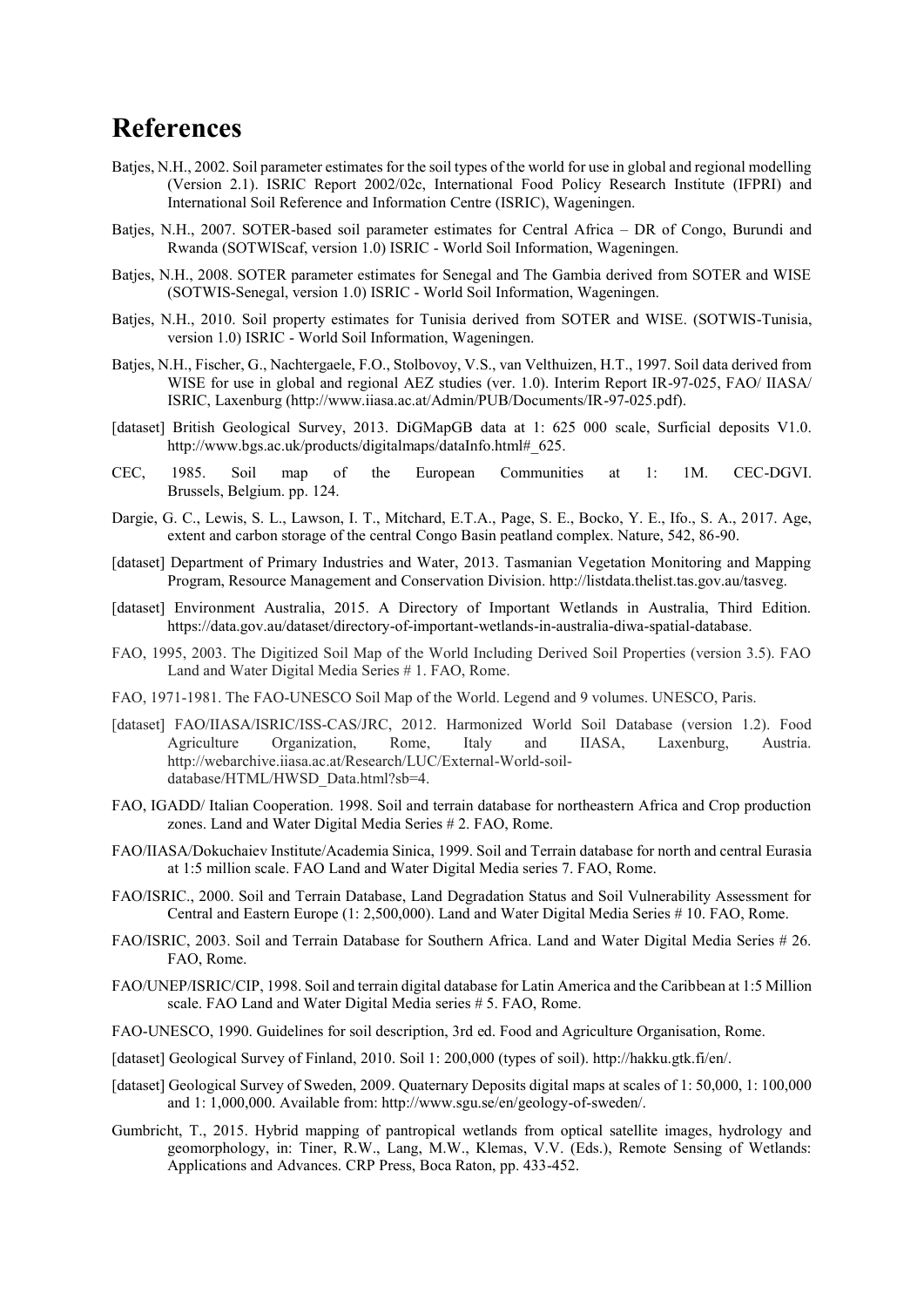- Haryono, S. M, Ritung, S., et al., 2011. Peatland Map of Indonesia. Center for Research and Development of Agricultural Land Resources, Agricultural Research and Development Agency, Indonesia Ministry of Agriculture. Bogor, Indonesia.
- Hiederer, R., 2013. Mapping Soil Properties for Europe Spatial Representation of Soil Database Attributes. Luxembourg: Publications Office of the European Union. EUR26082EN Scientific and Technical Research series.
- Joint Nature Conservation Committee, 2011. Towards an assessment of the state of UK Peatlands, JNCC report No. 445.
- Land Resources Evaluation and Planning Project (LREP), 1987-1991. Maps and Explanatory Booklet of the Land Unit and Soil map. All Sheet of Sumatra. Center for Soil Research, AARD. Bogor.
- Ma, K., Liu, J., Zhang, Y., Parry, L. E., Holden, J., Ciais, P., 2015. Refining soil organic carbon stock estimates for China's palustrine wetlands. Environmental Research Letters, 10, 124016.
- [dataset] McMillan, A.A., Powell, J.H., 1999. BGS rock classification scheme volume 4 classification of artificial (man-made) ground and natural superficial deposits application to geological maps and datasets in the UK. Research report no. RR99-04, NERC, British Geological Survey. http://www.bgs.ac.uk/downloads/start.cfm?id=10 (Accessed 2016.10.09)
- [dataset] Ministry for the Environment and Statistics New Zealand (MFE), 2013. Current wetland extent. https://data.mfe.govt.nz/x/YGSyjQ.
- Montanarella, L., Jones, R. J., 1999. The European soil bureau. Soil Resources of Europe, 6.
- [dataset] Morton, R.D., Rowland, C., Wood, C., Meek, L., Marston, G., Smith, G., Wadsworth, R., Simpson, I., 2011. Land Cover Map 2007 (25m raster, NI). https://data.gov.uk/dataset/land-cover-map-2007-25mraster-ni.
- Panagos, P., Van, L.M., Jones, A., Montanarella, L., 2012. European Soil Data Centre: Response to European policy support and public data requirements. Land Use Policy, 29 (2), 329-338.
- Ramsar Convention Secretariat, 2013 The Ramsar Convention Mannual: A Guide to the Convention on Wetlands 6th edn (Ramsar, Iran, 1971) (Gland, Switzerland: Ramsar Convention Secretariat).
- Regional Physical Planning Project for Transmigration (RePPProT), 1989. Land Unit and Land Status Maps at Scale of 1: 250.000. All Sheet of Indonesia. Direktorat Bina Program Departemen Transmigrasi, Jakarta.
- Ritung, S., Wahyunto, Nugroho, K., Sukarman, Hikmatullah, Suparto, Tafakresnanto, C., 2011. Peta Lahan Gambut Indonesia Skala 1: 250,000 (Indonesian peatland map at the scale 1: 250,000). Indonesian Center for Agricultural Land Resources Research and Development, Bogor, Indonesia.
- [dataset] Sheng, Y., 2009, West Siberian Lowland Peatland GIS Data Collection. Version 1.0. https://data.eol.ucar.edu/dataset/106.ARCSS131.
- Shi, X.Z., Yu, D.S., Warner, E.D., Pan, X.Z., Petersen, G.W., Gong, Z.G., Weindorf, D.C., 2004. Soil Database of 1: 1,000,000 Digital Soil Survey and Reference System of the Chinese Genetic Soil Classification System. Soil Survey Horizons. 45, 129-136.
- Smith, A. Armstrong, R.W., Myers, A. H., Hough, E., Daley, D. L., Smalley, J., Spencer, N., 2013. Digital Geological Map of Great Britain, information notes, 2013. British geological survey open report OR/13/007. British Geological Survey, Keyworth, Nottingham, UK.
- [dataset] Soil Survey Staff, Natural Resources Conservation Service, United States Department of Agriculture., 2012 U.S. General Soil Map (STATSGO2). http://soildatamart.nrcs.usda.gov.
- [dataset] Stolbovoi, V., McCallum, I., 2002. CD-ROM 'Land Resources of Russia'. http://webarchive.iiasa.ac.at/Research/FOR/russia\_cd/download.htm#download.
- [dataset] Tarnocai, C., Kimble, J.M, Swanson, D., Goryachkin, S., Naumov, Ye. M., Stolbovoi, V., Jakobsen, B., Broll, G., Montanarella, L., Arnoldussen, A., Arnalds, O., Yli-Halla, M., 2002. Northern Circumpolar Soils. 1:10,000,000 scale map. Ottawa, Canada: Research Branch, Agriculture and Agri-Food Canada. Distributed by the National Snow and Ice Data Center/World Data Center for Glaciology, Boulder, CO.
- [dataset] Tarnocai, C, Kettles, I. M., Lacelle, B., 2011. Peatlands of Canada, Geological Survey of Canada. http://geoscan.nrcan.gc.ca/starweb/geoscan/servlet.starweb?path=geoscan/downloade.web&search1=R =288786.